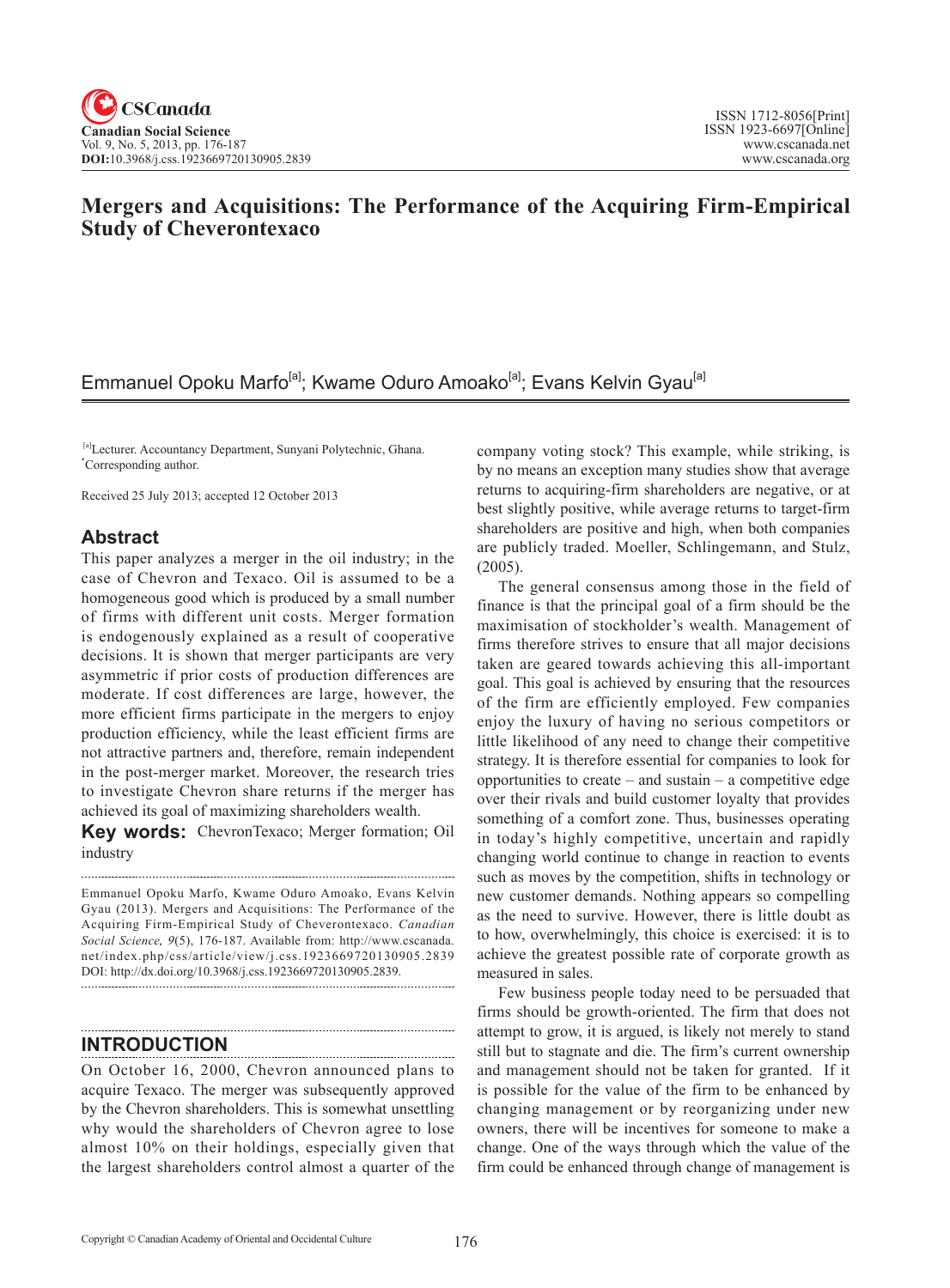by the purchase of another firm in a merger or acquisition. Mergers and acquisitions have become indispensable tools in building a new generation of companies with the power and resources to compete on a global basis. While mergers have actually been around since the 1980s, they have in recent years dramatically transformed and redefined the business landscape. The business world is in the midst of a "merger wave." When done for the right reasons and in the right way, mergers and acquisitions can indeed be beneficial. They can increase overall efficiency and profitability in the economy by creating new value in the combined companies. The merged entities themselves stand to reap significant rewards in terms of more efficient production, enhanced market coverage, technological advances, and better use of physical resources. Most mergers actually benefit competition and consumers by allowing firms to operate more efficiently.

Mergers and takeovers have attracted a great deal of attention from the financial press and other media in recent times The terms merger and acquisition are used interchangeably to mean any transition that forms one economic unit from two or more previous ones. Gowrisankaran et al (2004).

Their characteristics and resulting values pre and post formation have been studied thoroughly in the financial literature. Theoretically, a company will enter into an acquisition or merger agreement if they believe that the economic value of these firms combined is greater than the economic value of these two firms as separate entities. Thus, an acquisition, merger or joint venture is likely to take place when an organization lacks a key success factor for a particular market. It should be pointed out that it is not a company that decides to merge with another or to attempt to take over another.

### Company Profile: Chevron

Chevron Incorporated was founded in 1879 and was headquartered in San Francisco. In 2002 a year after its merger with Texaco relocated its corporate headquarters to San Ramon in California. [Annual Report 2006- The History of Chevron]

Chevron and Texaco merged in October 9th 2001, after series of talks, to form ChevronTexaco Corporation which later on renamed itself Chevron Corporation on May 9<sup>th</sup> 2005 and the merged business ranks among the world's largest and most competitive global energy companies.

[http://www.eia.doe.gov/emeu/finance/mergers/ dwnstream.pdf]

It is engaged in every aspect of the oil and gas industry, including exploration and production; refining, marketing and transportation; chemicals manufacturing and sales; and power generation. "Chevron is one of the world's leading companies in developing heavy oil, and this opportunity expands our efforts to develop highquality, large-scale resources to enhance our production growth profile," said George Kirkland, Chevron

Corporation's executive vice president, Upstream and Gas. ChevronTexaco is expected to create greater value for stockholders. According to Chairman David J. O'Reilly, the company "is positioned for stronger financial returns than could be achieved by either company separately, partly through significant cost reductions, but mainly because we will have a much broader mix of quality assets, skills and technology. We are committed to being first in our industry in total stockholder return."

[http://www.chevron.com/news/speeches]

### **1. REVIEW LITERATURE**

A concise review of the diverse academic writings of research in the field is spelled out as indicated in the following paragraphs.

**1.1** Mitchell, Pulvino, and Stafford (2004) Journal of Finance**,** asserted that, from a short-run perspective, the most commonly studied event study encompasses the three or five days surrounding a merger announcement, but for the sake of this report the researcher would like to study ten days surrounding the merger announcement day. From a theoretical standpoint, and in the context of an efficient market, changes in stock market value around merger announcements date should fully capture the economic gains from merging.

**1.2** Most financial research in mergers and acquisitions use event study method to examine the impact of merger announcements on stock prices as a result of the merger, the returns go to target firms. On the other hand, the impact of merger on returns for the acquiring firms has largely been either significant negative abnormal return. Over time, short-term event studies do consistently find that the nature of the merger deal create gains and losses for acquirers. How the deal is made as a friendly merger or hostile takeover, or how it is paid for through stock or cash does matter. Indeed, managers pursuing mergers can make decisions on how the merger deal is executed to materially influence the profitability of the merger to maximize shareholders wealth. Yusce Ayse (2003).

### **1.3 The Impact of the Mergers Announcement on Share Price**

Major merger/acquisition is preceded by announcement of the event on the stock market. Mergers and acquisition deals on an average have the potential to enhance shareholder value. While there are many popular ways to measure the value created by mergers, the short-run stock performance of the bidder, the target and the combined entity is the most widely used method. The short-run stock performance is widely viewed as the most reliable evidence of value creation because in an efficient capital market, stock prices quickly adjust to new information and incorporate any changes in value that the mergers are expected to bring. Rather than considering actual stock returns occurring. Asim.M et al (2006).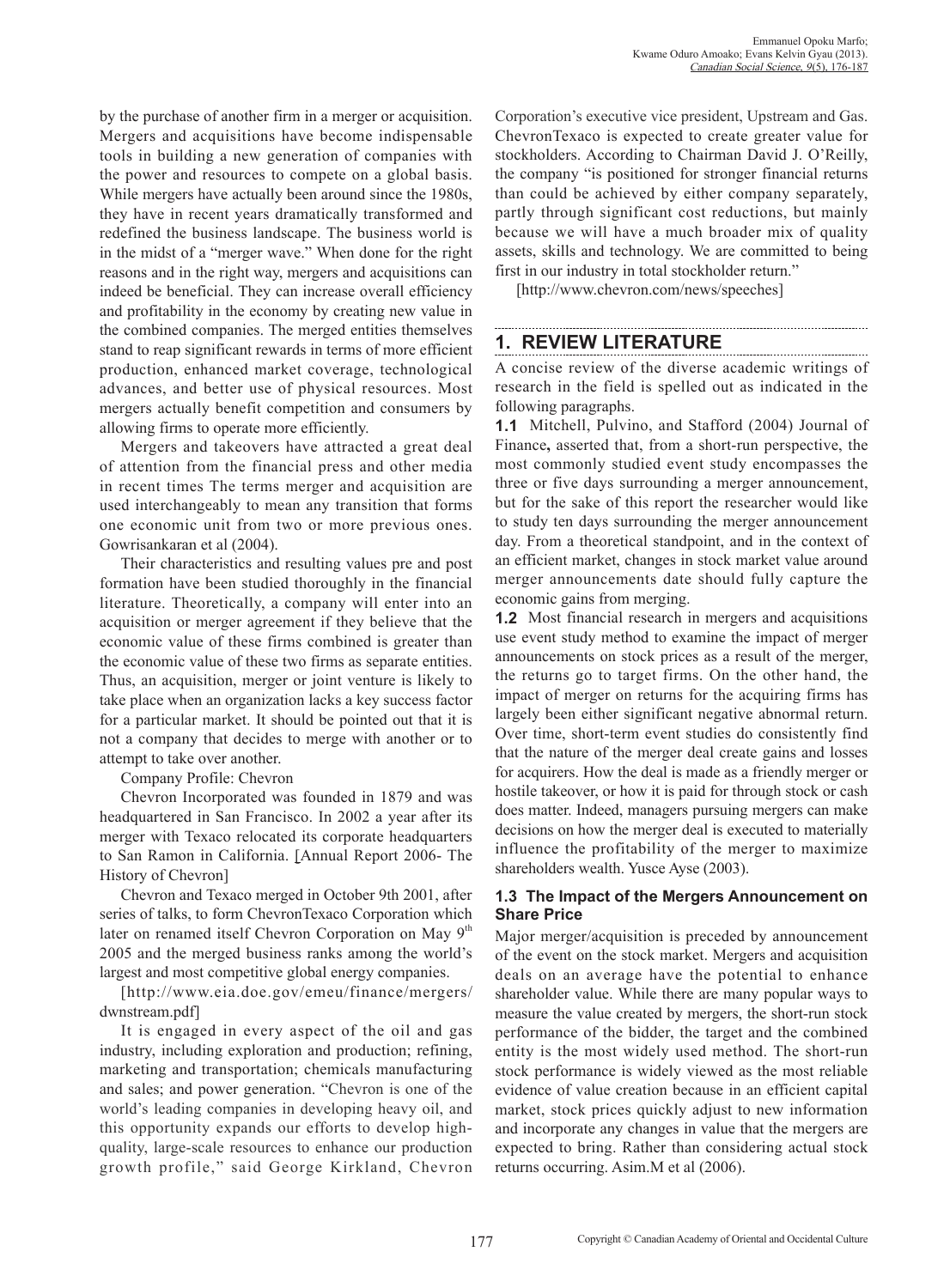On hearing information of this decision or declaration, investors would normally study the information (surprise) of the merger to see whether it has a potential feasibility. If the merger is potentially viable, investors would be motivated to buy more shares from the proposed merged company. When it is feasible the demand for the shares would be higher than the supply and hence price goes up. However if the merger is considered to be a loss or not feasible investors would rather prefer to sell their existing share holdings from the companies involved in the merger and hence the supply would exceed the demand which would in turn cause the price to fall. It can be deduced from the above observation that the announcement of a merger can have either positive or an adverse result. Hence an effective event study after an announcement is vital to the performance of a merged or proposed company. This study seeks to investigate the ChevronTexaco situation using event study and financial analysis made to know whether it actually helped it or not. A closer study of the daily stock price performance of acquiring firms would be considered. As is normally the case, the announcement results affect both the asymmetric information hypothesis (i.e. acquiring-firm shareholders earn higher returns following cash offers), Panayides, Ph. Et al (2002), but in the case of Chevron, shares were issued to paid for Texaco and hence had a lower return as earnings were spread among larger quantities of investors. Moreover, acquiring-firm shareholders earn higher returns following takeovers that expand the firm's operations geographically or increase its market share.

The importance of mergers and acquisitions on firms' growth led many researchers to study this issue on various sectors during the last twenty years. Their objective was to measure the effects of M&As on stock returns. M&As 'push' firms' growth, increase their market share, creditability and stock returns.

**1.3.1** Kiymaz and Mukherjee (2001) noticed that preannouncement and post-announcement parameters lead at times to different conclusions regarding wealth effects. On the other hand, Cybo-Ottone and Murgia (2000) studied M&As and concluded that M&As are mainly driven by significant positive abnormal returns. Same were the conclusions by Havrylchyk (2004), who examined Polish banking sector: Results indicate that polish merged banks experienced positive abnormal returns (ARs) and shareholders increased their profit. Moreover, Otchere and Ip (2006) investigated the intra-industry effects as in the case of Chevron and Texaco (oil industry) firms and found, among others, that the target firms' rival realized significantly positive ARs following both the acquisition proposal and termination announcements. Scholtens and De Wit (2004) studied mergers announcement effects and concluded that mergers result in small positive AR and target firms realize significantly higher returns than acquirers. Panayides and Gong (2002) studied the stock reaction to M&A announcements and their event study analysis led to the conclusion that all merger firms see their stock prices increase rapidly on the announcement of the proposed events, which is long anticipated by the industry.

**1.3.2** Despite the alleged benefits of corporate takeovers, empirical studies indicate that takeover announcements generally have little impact on acquiring-firm stock prices (Jensen and Ruback,2004; and Rosen, Richard J., 2004). Some researchers also observe average performance following acquisitions. Rhodes. Et al (2005), report that acquiring-firm shareholders earn normal returns over the five-year period following takeovers, but Moeller**,** et al 2005**,** and Agrawal, Jaffe, and Mandelker (2003) find that, on average, shareholders lose. Based on these results, many observers conclude that managers seek to maximize firm size (the size-maximizing hypothesis) rather than shareholder wealth (the value-maximizing hypothesis). Moeller, et al (2005) ask "Why do [acquiring-firm managers] enter so readily into the market for corporate control, given its well-known large risks and apparently modest returns?"

The study will investigates the role that event study plays in explaining changes in acquiring-firm shareholder wealth around the takeover announcement date. The announcement has impact on the price of the shares due to the demand and supply forces that come into play at the stock market. The studies of these processes are known as the "event study." Thus according to Elton and Gruber (1995; 427), it is how fast the information was incorporated in the share price. They further agreed that dozens of studies confirmed that share prices reacted rapidly to announcements, and in expected ways where the direction of the price change and the likely impact were clear. Many authors use the event studies to determine what information is reflected in the share price, and to determine whether the announcement is good or bad news.

### **1.4 Acquisition, Mergers or Takeovers?**

Most financial commentators use the three terms merger, acquisition and takeover interchangeably, and with good reason. Arnold, G. (2005), claims it is sometimes very difficult to decide if a particular unification or amalgamation of two companies is more like a merger, in the sense of being the coming together of roughly equal-sized firms on roughly equal terms and in which the shareholders remain as joint owners, or whether the act of union is closer to what some people would say is an acquisition or takeover – a purchase of one firm by another with the associated implication of financial and managerial domination. In reality it is often impossible to classify the relationships within the combined entity as a merger or a takeover. The literature is full of cases of socalled mergers of equals, which turn out to be a takeover of managerial control by one set of managers at the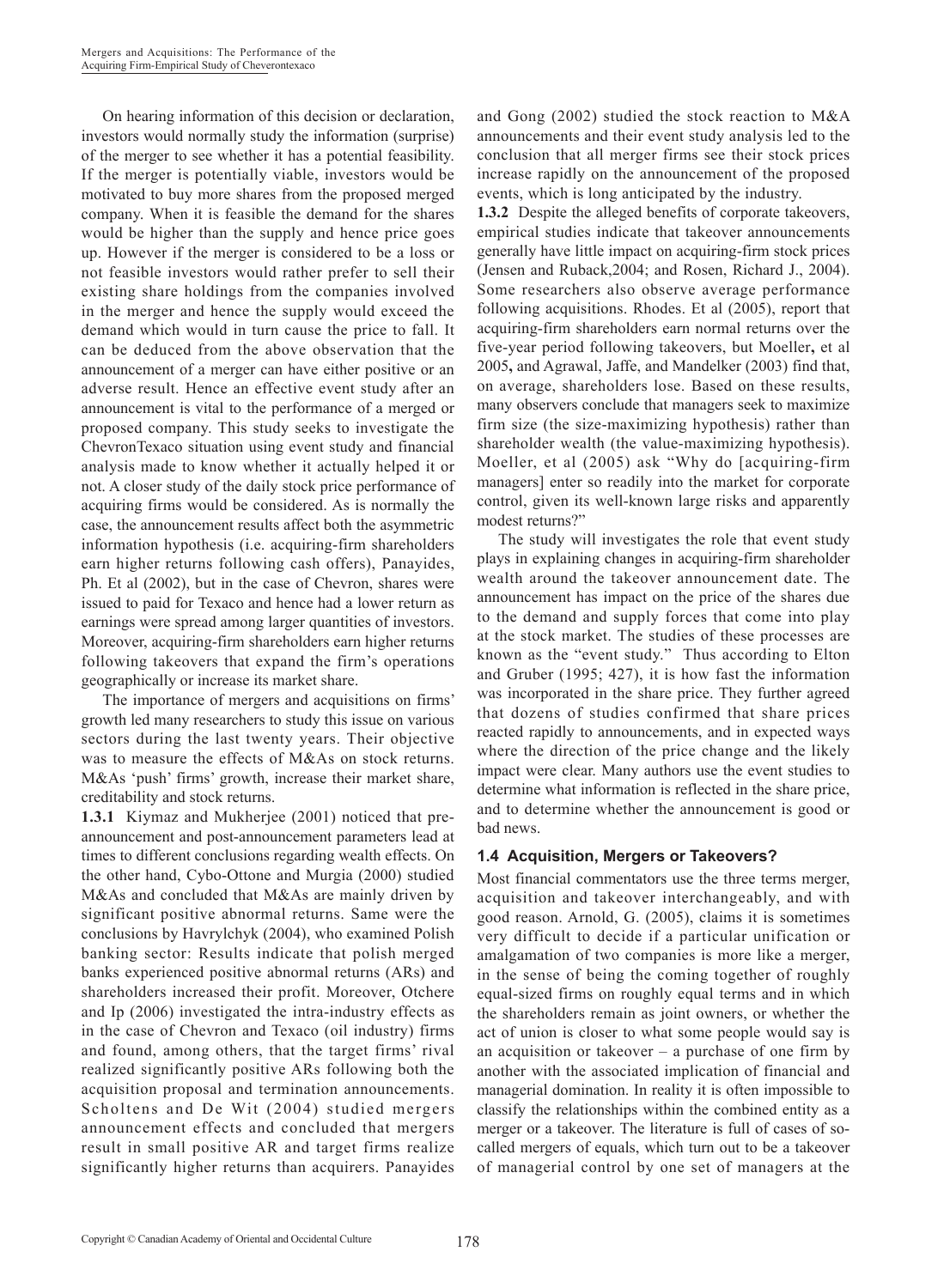expense of the other. The financial implications through the mergers and acquisitions as depicted by Daimler's Chief, Juergen Hubbert in this saying "We have a clear understanding: one company, one vision, one chairman, two cultures" [The Economist, 2000]

**1.4.1** Louis, Henock, (2004) asserted that, "if the management of one firm observes another firm underperforming, it can try to acquire the business and replace the poor managers with its own team." They observed that there are three ways for one firm to acquire another. These are:

The merger of the two companies into one entity, in which case the acquiring company assumes all the assets and all the liabilities of the other, and the acquired firm ceases to exist. This arrangement requires the approval of at least 50% of the stockholders of each firm subject to corporate charters and state laws.

The acquiring firm purchases the target firm's stock in exchange for cash, shares or other securities. In this practice; the acquired firm may continue to exist as a separate legal entity, but is now owned by the acquirer. The approval and co-operation of the target firm's managers are generally sought, but even if they resist, the acquirer can attempt to purchase a majority of the outstanding shares from shareholders. This provides the acquirer with an option to bypass the target firm's management altogether.

The approach is to the target firm's assets, in which case the ownership of the assets needs to be transferred to the acquiring firm and payment is made to the acquired firm rather than directly to its stockholders.

**1.4.2** Rosen, Richard J., (2004), affirm that, there is the need to carefully consider the various factors involved in choosing between an acquisition and a merger. These factors are:

In acquisition of stock, no shareholder meetings must be held and no vote is required. If shareholders of the target firm do not like the offer, they are not required to accept it and they will not tender their shares.

In an acquisition of stock, the bidding firm can deal directly with the shareholders of a target firm by using a tender offer. The target firm's management and board of directors can be bypassed.

Acquisition of stock is often unfriendly. It is used in an effort to circumvent the target firm's management, which is usually actively resisting acquisition. Resistance by the target firm's management often makes the cost of acquisition by stock higher than the cost by merger.

Frequently a minority of shareholders will hold out in a tender offer, and thus the target firm cannot be completely absorbed.

Complete absorption of one firm by another requires a merger. Many acquisitions of stock end with a formal merger later.

A lot of mergers are in actual fact acquisitions. What happens is one business actually buys another and incorporates it into its own business model. As a result of this misuse of the term merger, many statistics on mergers are presented for the combined mergers and acquisitions (M&A) that are occurring. This really gives a broader and more accurate view of the merger market.

**1.5** From the view point of Moeller et al (2004) many mergers and acquisitions are motivated by possible gains in efficiency from combining operations. Mergers create synergies, meaning the two firms are worth more together than when they are apart. They further gave their contributions to the debate on the reasons why companies merge.

**1.5.1** According to Luo, Yuanzhi, (2005), a company may wish to undertake a merger in order to prevent this from being done by a rival. Regardless of any other benefits which the merger might present, it may be justifiable if it prevents a competitor from gaining a particularly dominant position. Many companies would like to continue to acquire or merge with other companies in order to remain competitive in the marketplace. Globalisation, deregulation, the need to achieve economies of scale, and the pressure to make substantial investments in science, technology and business are the driving forces which drive firms into mergers and acquisitions for higher competitive gain. For a predator company, a merger would enable it gain a larger market share over its competitor with whom it competes for a marketplace for its output (products). The gain of a larger market share by the predator company through merger would result in an increase in cash flow without any possible loss of turnover.

**1.5.2** Kaen (1995:864) argues that taxes are often used as a reason for mergers and a source of merger gains. Usually, firms are permitted to revalue the target company's assets on the post-merger books. This asset value write-up creates tax shields which would otherwise be unavailable; the only way to get them would be to merge. The ability of corporation to carry tax losses forward to reduce future taxes provides the chances of other tax-related gains. Such tax shields are valuable to profitable companies, but the only way they can obtain them is to buy the corporation which has them. Hence, companies with unused tax shield s become acquisition candidates.

### **1.5.3 Utilisation of Surplus Funds**

From the perspective of Brealey et al (2003), mergers could be employed as a strategy for the proper utilisation of surplus funds. This happens when a firm is generating a substantial amount of cash, but has fewer investment opportunities for its utilisation. Though the firm could opt to distribute the excess cash to shareholders in the form of increased dividends or even by repurchasing its shares, most managers are reluctant to shrink their firm this way. Instead firms prefer to deploy the excess capital by purchase the shares of another firm through the use of mergers financed by cash.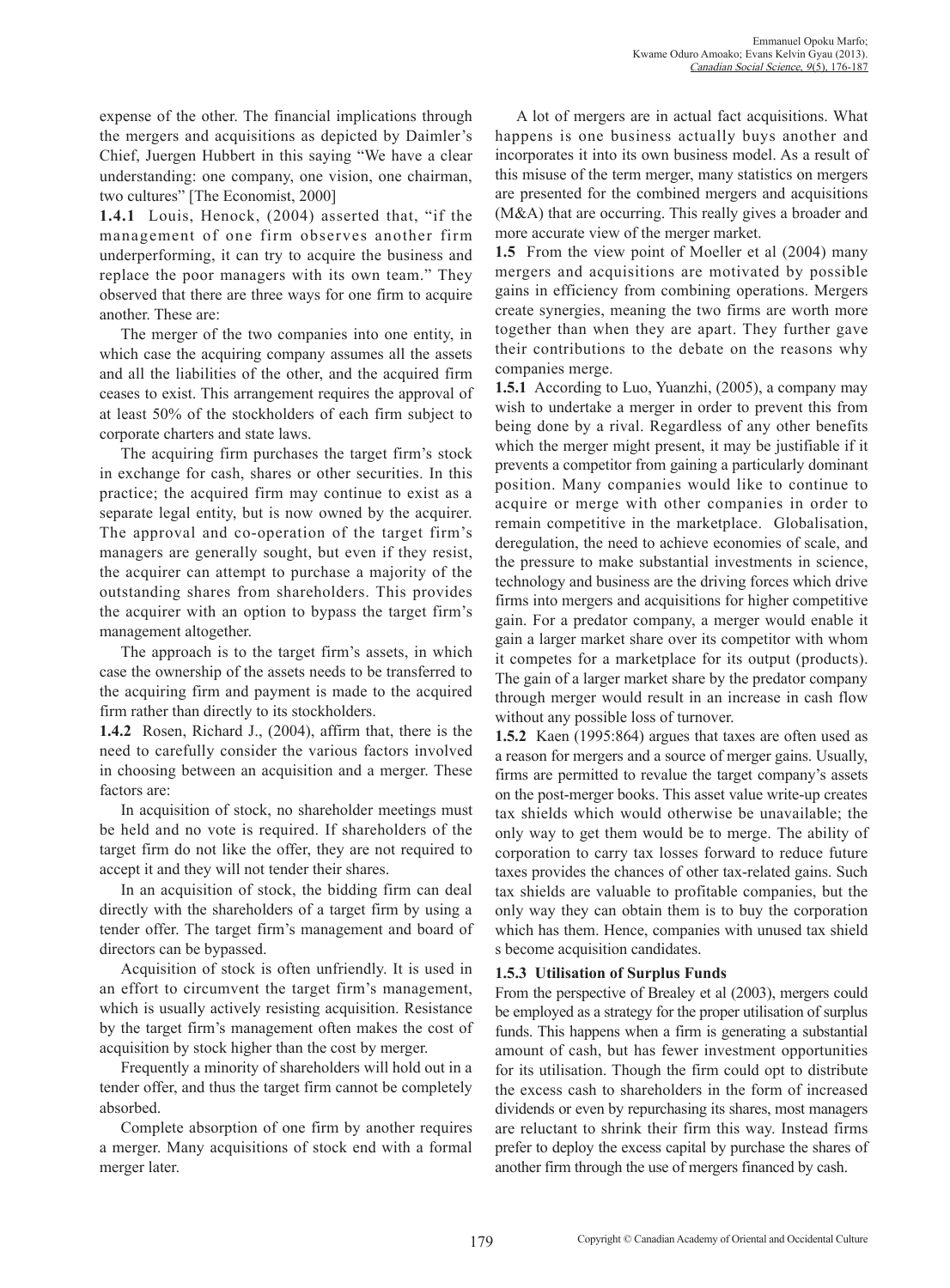### **1.6 Synergy**

The idea underlying this is that the combined entity will have a value greater than the sum of its parts. J.F Weston et al (2002) state that *"synergy represents the two plus two equals five effect."* The increased value comes about because of boosts to revenue and/or the cost base. Arnold continues that, if two firms, A and B, are to be combined a gain may result from synergistic benefits to provide a value above that of the present value of the two independent cash flows:

 $PVab = PVa + PVb + X$ 

Where:

 $PVa =$  discounted cash flows of company A;

 $PVb =$  discounted cash flows of company B;

PVab= discounted cash flows of the merged firms, and

 $X = \text{gains}.$ 

Value is created from the merger when the gain is greater than the transaction costs which usually comprise adviser's fees, underwriters' fees, legal and accounting costs, stock exchange fees, public relations bills, etc. Some companies begin their merger analyses with a forecast of the target firm's future cash flows. Any revenue increases or cost reductions attributable to the merger are included in the forecasts, which are then discounted back to the present and compared with the purchase price: Estimated net gain = DCF valuation of target including merger benefits - cash required for the acquisition. Reasons for these synergistic effects have been offered, such as gaining fast access to new technologies or new markets, risk diversification, tax advantages, benefiting from economies of scale in research and/or production, tapping into sources of know how located outside the boundaries of the firm and finally monopoly type advantages.

Frederik. Et al (2004), remarks "a merger adds value only if synergies, better management, or other changes make the two firms worth more together than apart."

**1.6.1** A range of literature also exists to explain the motives for the buyers of divested assets. In certain cases, the theories are the mirror images of those applying to sellers. The asset 'fit' theory implies that buyers will experience additional value, created by more efficient utilization of acquired assets, because the acquired asset 'fits' with (or is related to) its existing core operations Failure to disclose the transaction price of the selloff and the source of acquisition funds also impacts the perceptions of the buyer's shareholders. Nondisclosures which contributes to asymmetric information, will generally lead to less favorable reactions from shareholders because the market perceives management to be hiding unfavorable information, perhaps overpayment resulting from a loss incurred on acquisition. Consequently, the "distressed firms are forced to sell to well-financed industry outsiders who are unwilling to pay the full best use value of the assets" (Kruse, 2002, p. 108).

In this situation, the outsider is acquiring the asset at a discount which should be reflected in its share price. Asset liquidity is subsequently demonstrated when a buyer receives a discount on the purchase price of the asset because a diversified seller might accept a lower price for an asset sale as opposed to when a non-diversified firm is selling (Fuller, Netter and Stegemoller, 2002). A discount on the acquisition price is also capture by the buyer when a better price is negotiated for a non-listed target which cannot be bought and sold as easily as publicly listed targets (Fuller, Netter and Stegemoller, 2002).

The managerial performance theory proposes that there is a strong association between managerial performance of the buyer and abnormal returns from the announcement of voluntary sell-offs. Datta, Iskandar-Datta and Raman (2003) found that the maximum value is created for the buyer and the transaction as a whole when wellmanaged buyers acquire from poorly managed sellers. Datta, Iskandar-Datta and Raman again demonstrated that effective monitoring is important because it significantly benefits the shareholders of the buying firm as the agency problems associated with sub-optimal investments and free cash flow are likely to be reduced.

### **1.7 Some Common Assumptions Made on Mergers**

It is believed that, regardless of the reasons companies have for merging or acquiring, there are several basic assumptions being made, either explicitly or implicitly to address the study. These include:

 Mergers and Acquisitions are the fastest and easiest ways to grow;

 Mergers and Acquisitions are likely to fall short of their initial goals;

 $\perp$  Mergers and Acquisitions are difficult to do;

**⊥** Creating synergies is a major challenge;

 $\perp$  Moulding cultures is a major challenge;

 Soft and hard due diligence are necessary but not sufficient conditions and finally;

Pre-planning can help increase chances for success.

It appears that companies that have gained from the experience of previous combinations or mergers and acquisitions efforts recognize and address these assumptions more effectively than those that have not gain experience in merger deals. The more firms have experiences, the more they appear to learn from each additional merger or acquisition, thus solidifying their core competency and competitive advantage. [Ashkenas et al., 2000].

With the importance of the need for mergers and acquisitions growing, and the base of experience expanding, it may seem reasonable also to assume that success is more likely to occur than failure in these types of combinations. In fact, worse than this, mergers and acquisitions are more likely to fail than succeed.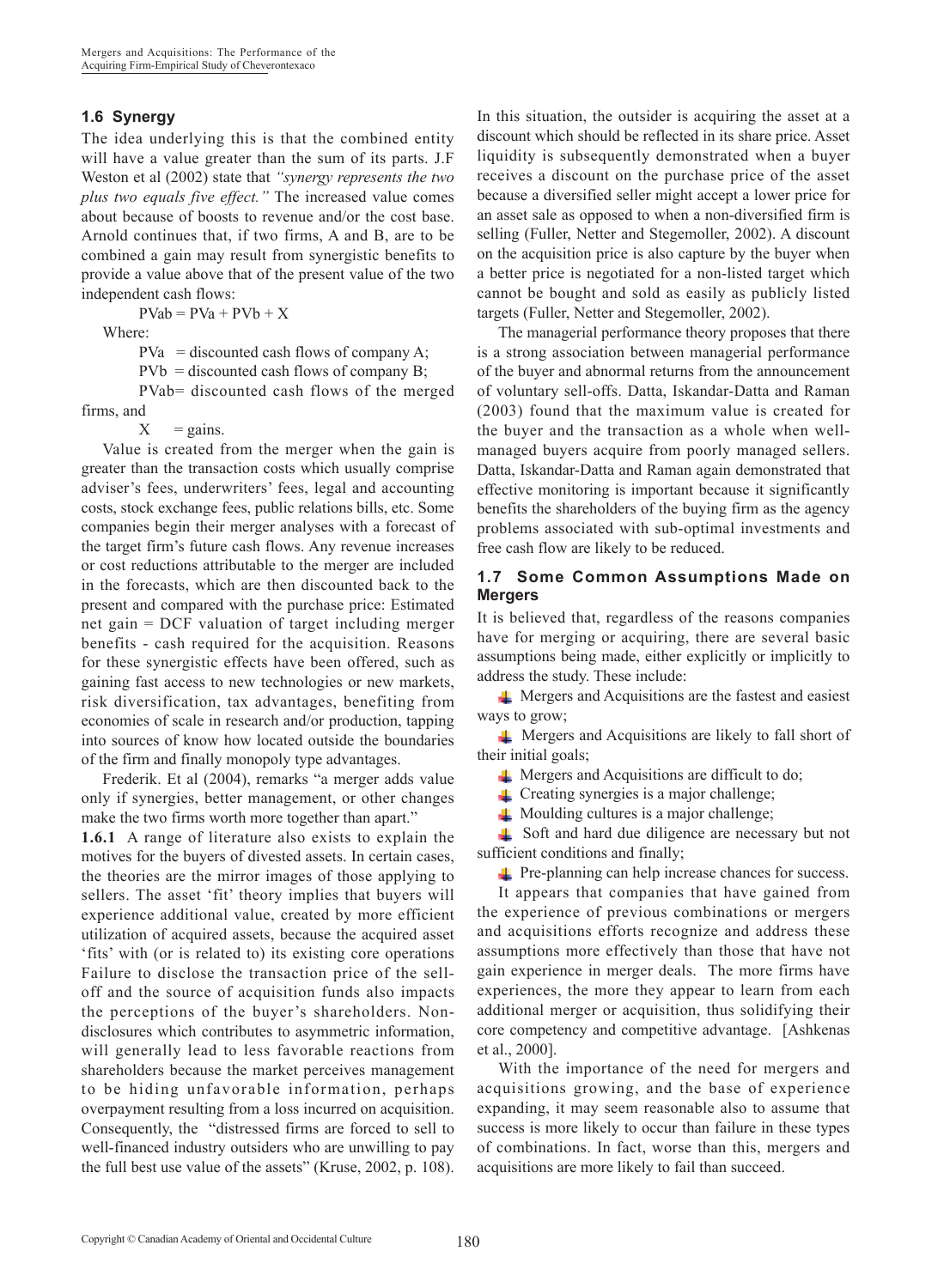### **1.8 Areas of research investigations**

In a theoretical sense, when considering mergers and acquisitions finance theory suggests employment of a capital budgeting model. Correspondingly, the drivers of the merger and acquisition that the researcher seeks to investigate are:

The increase of shareholders value (thus the announcement effect on the share price and dividend growth -The Event Study), as the general consensus among those in the field of finance, is that the principal goal of a firm should be the maximization of stockholder's wealth. Gaspar et al, (2005). This part of the research according to Elton and Gruber; depend on the impact of the announcement and the price return on shares known as "**event study**." Thus how fast the information was incorporated in the share price of the acquiring firm and the dividend growth as a result of the merger.

Using financial indicators to analyse the performance pattern, Ball and Kthari (1994; 663) opine that, there are a number of empirical studies that have attempted to construct statistical models using publicly available financial information to predict acquisition targets. These include Rhodes-Kropf et al (2005) Stevens and Louis, Henock, 2004; the results reported by these studies indicate that such models have impressive ability to predict acquisition targets six to twelve months before the announcement of the mergers.

## **2. MATERIALS AND METHOD**

### **2.1 Research Questions**

The main research questions that this study will attempt to address are:

• Are mergers a viable alternative for firms seeking to continue their revenue growth and increase shareholder value?

• Is ChevronTexaco on course to achieve the twin merger objectives of having a much broader mix of quality assets, skills and technology to allow for significant cost reductions, and secondly, to be more competitive in the industry by being bigger?

• Are the shareholders of the acquiring firm maximized?

### **2.2 Scope of the Study:**

This report will focus on the collection and analysis of information necessary to gain an informative insight into the operations, market and financial performance of ChevronTexaco after the merger which saw it becoming the second largest integrated Energy Company in the United States and the fifth largest globally. The analysis would therefore focus on the following:

• The creation of a company with significant financial strength.

• The enhancement of the ChevronTexaco's marketing power and improvement in Research and Development to increase oil discovery that exploit breakthroughs in explorations.

• The achievement of Synergies and cost savings.

### **2.3 Significance of the Study :**

It is believed that the following observation can be made from this study: Add to our understanding of various messages contained in the academic literature on mergers and acquisition; Help investors within and without to evaluate the outcome of the merger to see if the motives for coming together is realized; Assist policy formulators in determining the best strategy to become big to win a bigger share of the target market; prejudice the research to the relevant practical measures to grow bigger to compete in the market.

### **2.4 Objective of the Study**

The objective of this research is to find out the growth, success and the creation of stakeholders wealth maximization in the combined company.

The purpose (and for that matter the objectives) of this study is to examine and explore the growth of shareholders wealth maximization, taking the mergers and acquisition of ChevronTexaco as case study. In this research, consideration would be given to the operations of the aforementioned company after the merger and to find out the trend and the extent to which mergers and acquisitions could be used to influence the wealth maximization goal of the two companies. In an attempt to address this issue, the study would investigate the identification and analysis of the corporate and financial performance of ChevronTexaco after what was seen as one of the mega-mergers in the oil industry. The objective of this research would be investigated using the following two approaches:

**Event study** is one term that is common to a merger activity. To hammer down or to draw convincing conclusion to the relevance and the benefits of mergers in creating shareholders wealth maximization, this research would also consider the impact of the announcement of the merger (also known as the event study) to investigate the Chevron shares to see if in reality the merger would fulfilled it propositions before taking such financial decision.

**Financial ratios** will be used to determine whether after the years of the merger, the two of the major players in the oil industry, the indicators point to a combined firm pulling out billions of dollars of combined cost structures, and being more competitive together than apart.

### **2.5 Hypothesis of the Study:**

Asim.M and Goel.R (2006) suggest that, In order to test the hypotheses the study required: announcement date, excess shareholder returns and cumulative excess returns. Announcement date  $(t = 0)$  is the date on which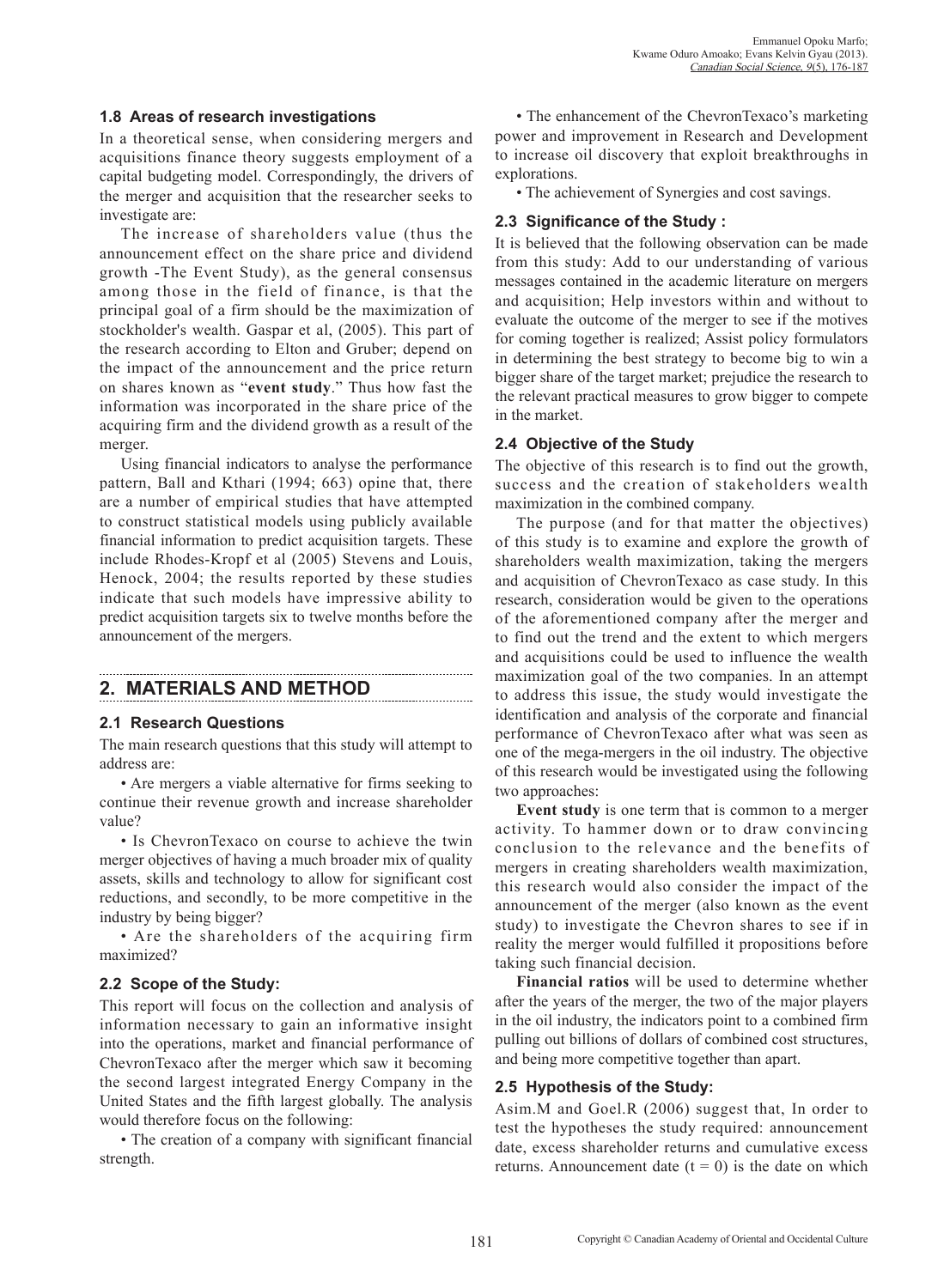the information about a merger bid first appeared in the financial dailies.

H0: The events tested the shareholders wealth creation in the ChevronTexaco merger.

H1: The event's failure to create wealth for post merger acquiring firm shareholders

## **3. METHODOLOGY OF THE STUDY**

### **3.1 Event Study**

Event study analysis has been widely accepted as a research tool in finance, business and economics. Changes in market value can be analyzed using the event study analysis, which examines the impact of a single event (or series of events) on firm's value. Average abnormal returns across stocks that are exposed to the same event of interest are calculated to identify if the event has caused the stocks to deviate significantly from a relationship suggested by a benchmark model. Event study methodology may be interpreted as analyzing the market's reaction to 'events' or as an empirical investing of the relationship between stock returns and economic informational events such as the announcements of M&As' in oil industries. The events tested for possible abnormal returns are announcements based on mergers and acquisitions. An event study will be the methodological framework applied to examine the impact of voluntary sell-off announcements on shareholder wealth.

Excess shareholder return measures the stock market's initial reaction to a merger bid and division of any gains from any new information which becomes available to the market. Daily share price changes were tracked to compute daily excess returns *(XRit)* for the security *i* as on a particular day *(t)* by employing market model.

$$
XRit = Rit - E (Rit)
$$
 (1)

where,  $t = day$  measured relative to an event, XRit  $=$  excess return on security *i* for day t, Rit  $=$  return on security *i* during t, E(Rit)= expected rate of return on security *i* that it would ordinarily earn for a given level of market performance for day t. Before making this calculation, the risk free rate *(rf)* and the beta *(ß)* coefficients for individual stocks based on the market model would be estimated. Based on the *(rf)* and *(ß)* estimates obtained from the market, the expected returns during the event window period of the acquiring firms are calculated based on the following model.

$$
E\left(Rit\right) = rfi + \beta i\left(Rmt-rfi\right) \tag{2}
$$

Where the estimation period is event days  $-10$  to  $+10$ Abnormal returns are generated by the market model. Parameters of the model are estimated using logarithmic returns for 10 trading days preceding the announcement date. Price reaction for sellers is reported for the day before to the day after the announcement date (day -1 to day 1). Price reaction for buyers is reported for the announcement date to the first day after the announcement date (day 0 to day 1). Pre- announcement period abnormal returns for sellers and buyers are reported for 10 days before the announcement date. Datta, S. et al, (2003) they concluded that buyers who disclosed the source of acquisition funds experienced greater positive announcement returns compared to those buyers that did not disclose the source of acquisition funds.

### **3.2 Sources of Data**

The data used refer to M&As in ChevronTexaco and the stock value around the event. Data were selected from NASDAQ and NYSE Stock Exchanges. The companies selected are oil producing firms with different capitalization so that they constitute, as long as this is possible, a representative sample. The study investigates the period ten days period before and after the merger announcement. The sample includes 21 days observations in closing prices.

### **3.3 Financial Indicators Using Annual and Quarterly Accounts ofChevronTexaco**

According to Arnold (2005), Financial performance is measured through the following seven ratios; Total Assets, Return on Assets, Return on Equity, Earnings Per Share, Efficiency Ratio, Price to Book ratio, Price to Earnings ratio, and Net Profit Margin.

## **3.4 Articles**

Relevant articles from newspapers and magazines will also provide an invaluable source of data for the project. These will include analysts' opinions on the merger and its effects on the operations and financial performance of ChevronTexaco.

## **4. RESULT AND DISCUSSION**

On 15 October 2000, California-based Chevron Corporation agreed to acquire New York-based Texaco Inc. for about \$36 billion in stock, creating the world's fifth-largest oil company.  $(2<sup>nd</sup>$  largest in the United State of America)Through an agreement and merger plan Chevron agreed to acquire all of the outstanding common stock of Texaco in exchange for stock in Chevron. As a result of the merger, Chevron's shareholders hold approximately 61 percent, and Texaco's shareholders hold approximately 39 percent, of the new combined company. In fiscal year 1999, a year before the merger announcement took place; Chevron had worldwide revenues of \$36.6 billion and net income of \$2.1 billion, while Texaco realized worldwide revenues of \$35.7 billion and net income of \$1.2 billion. [Courtesy by: FAME; 1999 Annual report]

## **4.1 The Analysis of Event Study to the Merger**

The researcher would like to use twenty one days event period (t =  $-10$  to t =  $+10$  months) to evaluate the impact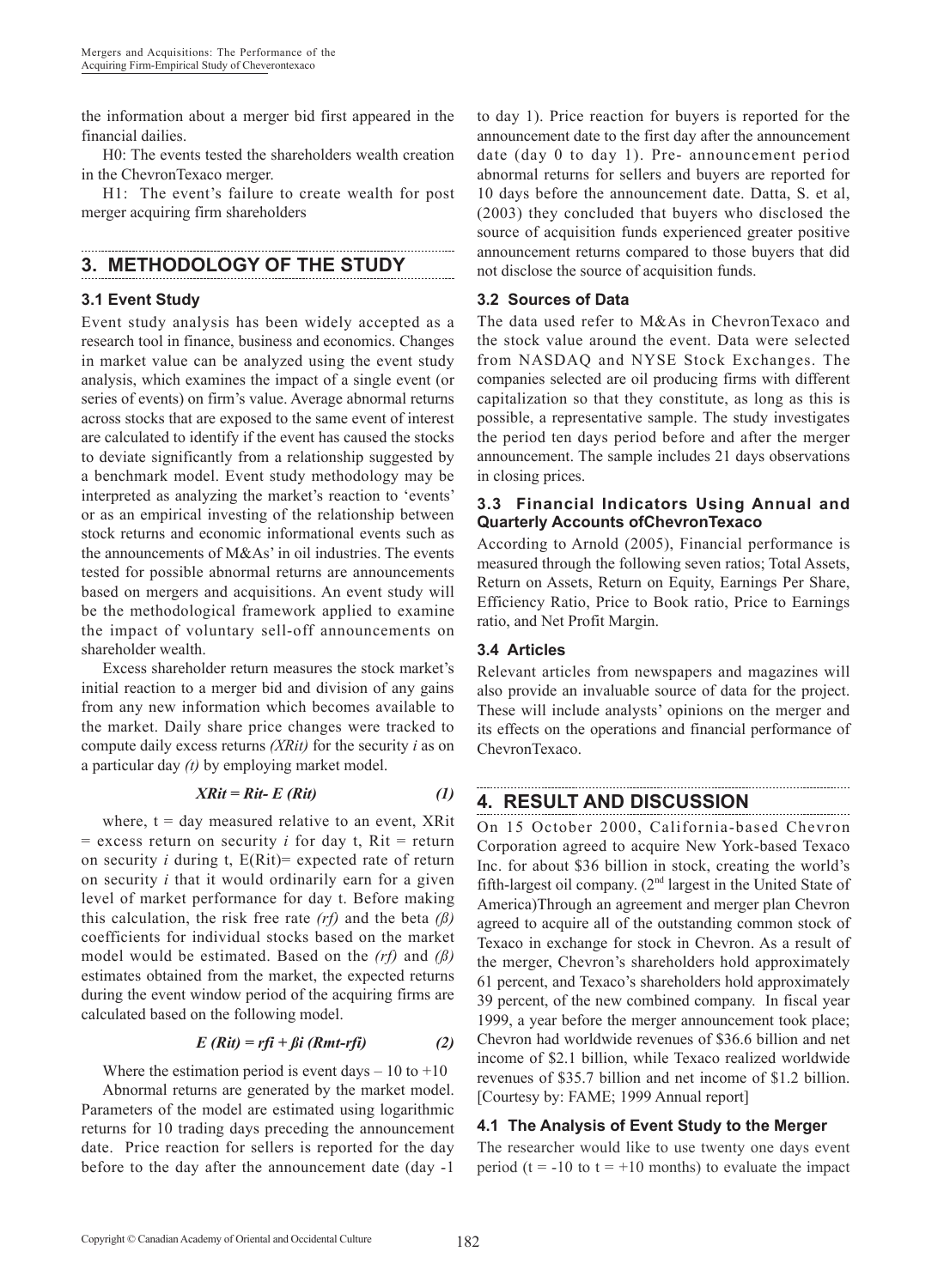of corporate takeover announcements. Day zero  $(t = 0)$  is the date the takeover is announced on the16th October, 2000 in the Wall Street Journal. Taking the announcement day as time = 0' meant that -1 to -10 represents  $13<sup>th</sup>$  to  $2<sup>nd</sup>$  October 2000, respectively thus 10 days before the announcement day. The other side is the  $+1$  and  $+10$ represents the 10 days after the announcement day thus  $17<sup>th</sup>$  to  $30<sup>th</sup>$  October 2000.

### **4.1.1 Findings and Conclusion**

### **Findings**

#### **The event Study and its interpretations**

In search for the Event study, the researcher will adopt capital asset pricing model (CAPM) to calculate the **expected returns** on the shares.

The beta  $(\beta)$  for the company as per courtesy of: [investor.chevron.com] is 0.7.

Risk free Rate *(rf)* is 6% per: [Ft.com/Bond\_Accounts]

**Table.1 Below Showing the Abnormal Returns of Chevrontexaco**

Risk of the Market *(rm)* is also 15% [Citibank.co.uk] Therefore using the formula;

$$
Rs = rf + \beta(rm-rf)
$$
  
\n
$$
Rs = 6\% + .7(15\% - 6\%)
$$
  
\n
$$
= 6\% + .7(9\%)
$$
  
\n
$$
= 6\% + 6.3\%
$$
  
\n
$$
= 12.3\% p.a
$$

Therefore since the event study carried out by daily, the annual expected return will be apportioned into days hence 12.3%/365 = **0.03 %**.

The **actual returns** will be computed using the formula below;

$$
\frac{P1-P\theta}{P\theta}
$$

The **abnormal returns** are the Actual returns less Expected returns.

| <b>Days</b>     | Price (US\$) |                  |                  |                  | Actual returns (%) Expected returns (%) Abnormal returns.(%) Cum.abnormal. returns.(CAAR) |
|-----------------|--------------|------------------|------------------|------------------|-------------------------------------------------------------------------------------------|
| $29-Sep-00$     | 85.25        | $\boldsymbol{0}$ | $\boldsymbol{0}$ | $\boldsymbol{0}$ |                                                                                           |
| 02-Oct-00       | 86.69        | 1.7              | 0.03             | 1.67             | 1.67                                                                                      |
| 03-Oct-00       | 86.87        | $0.2\,$          | 0.03             | 0.17             | 1.84                                                                                      |
| 04-Oct-00       | 84.81        | $-2.4$           | 0.03             | $-2.43$          | $-59$                                                                                     |
| $05$ -Oct- $00$ | 85.5         | $0.8\,$          | 0.03             | 0.77             | 0.18                                                                                      |
| 06-Oct-00       | 84.37        | $-0.01$          | 0.03             | $-0.04$          | 0.14                                                                                      |
| 09-Oct-00       | 86           | 1.9              | 0.03             | 1.87             | 2.01                                                                                      |
| 10-Oct-00       | 87.19        | 1.4              | 0.03             | 1.37             | 3.38                                                                                      |
| 11-Oct-00       | 86.62        | $-0.7$           | 0.03             | $-0.73$          | 2.7                                                                                       |
| $12-Oct-00$     | 87.31        | $0.8\,$          | 0.03             | 0.77             | 3.4                                                                                       |
| 13-Oct-00       | 84.25        | $-3.5$           | 0.03             | $-3.53$          | $-0.11$                                                                                   |
| 16-Oct-00       | 82           | $-1.6$           | 0.03             | $-1.63$          | $-1.74$                                                                                   |
| 17-Oct-00       | 82.87        | $1.1\,$          | 0.03             | 1.07             | $-0.67$                                                                                   |
| 18-Oct-00       | 82.5         | $-0.5$           | 0.03             | $-0.53$          | $-1.2$                                                                                    |
| 19-Oct-00       | 82.31        | $-0.2$           | 0.03             | $-0.23$          | $-1.43$                                                                                   |
| $20$ -Oct-00    | 83.44        | 1.4              | 0.03             | 1.37             | $-0.06$                                                                                   |
| 23-Oct-00       | 82.56        | $-1.1$           | 0.03             | $-1.13$          | $-1.19$                                                                                   |
| 24-Oct-00       | 82.25        | $-0.4$           | 0.03             | $-0.43$          | $-1.62$                                                                                   |
| 25-Oct-00       | 81.5         | $-0.9$           | 0.03             | $-0.93$          | $-2.55$                                                                                   |
| 26-Oct-00       | 82           | 0.6              | 0.03             | 0.57             | $-1.98$                                                                                   |
| 27-Oct-00       | 80.31        | $-2.1$           | 0.03             | $-2.13$          | $-4.11$                                                                                   |
| 30-Oct-00       | 81.62        | 1.6              | 0.03             | 1.57             | $-2.54$                                                                                   |

Table1, showing the results of share performance indicate that Chevron expanding geographically and increasing market share are the two most profitable takeover strategies for its long term operations. In contrast, diversifying the firm's operations with overlap reduces acquiring-firm shareholder wealth by 2.5% within a period of 21 days surrounding the merger announcement date. Jorion et al (2005).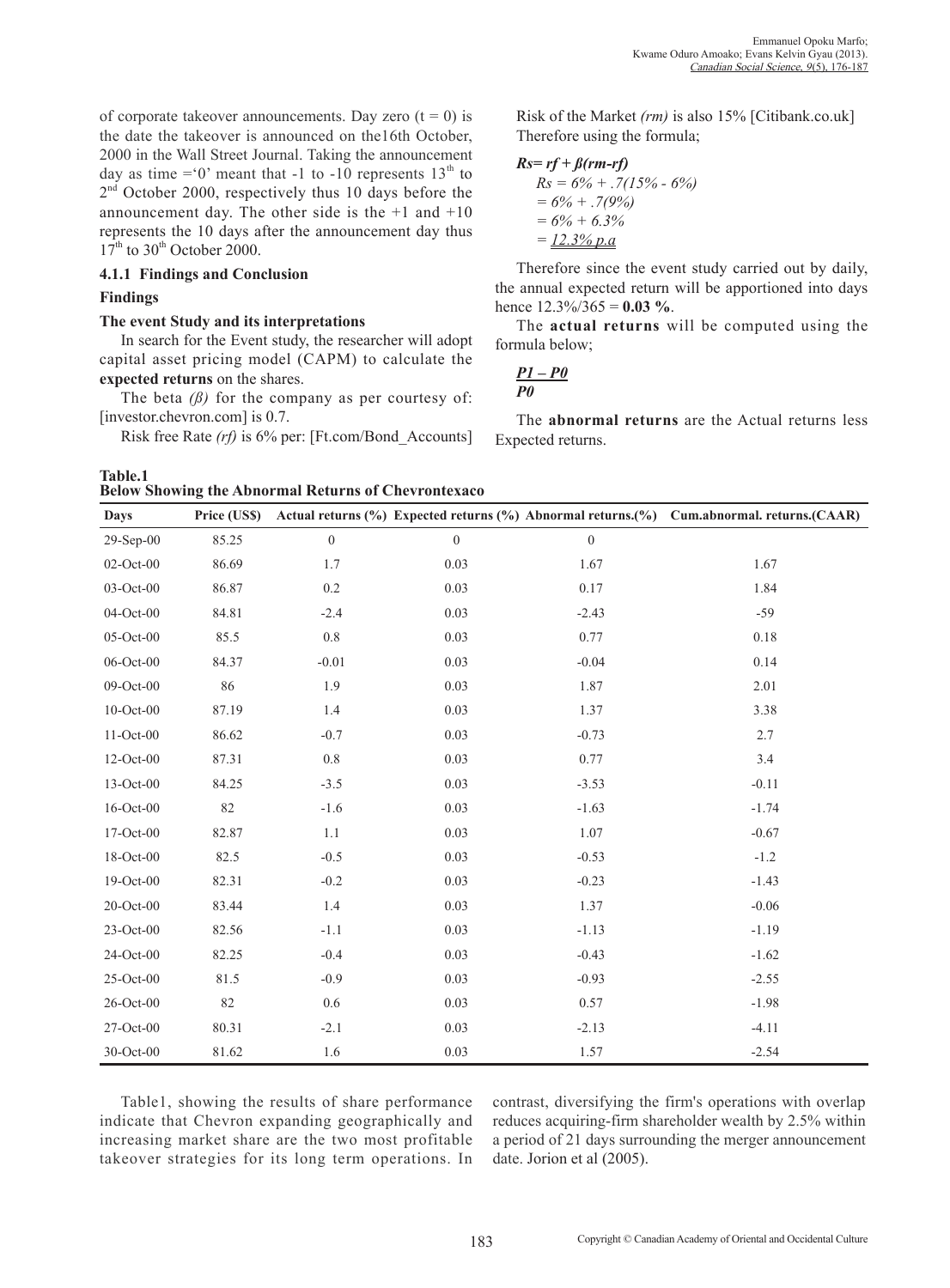#### **Excess Return around Announcement Day**





#### **Figure 1 Announcement Day**

One of the most important stylized facts about mergers is that, the acquirer returns are on average, negative, Andrade and Stafford (2004). The abnormal returns for Chevrons' shareholders as shown in the table above are evidence to support negative and positive abnormal returns. A merger may create or destroy shareholder value. It will create value when a merger leads to better positive outcomes than a shareholder can achieve by altering his investment portfolio. However, a merger may destroy shareholder value if the merger outcomes are deficit of what a shareholder could have achieved by altering his investment portfolio. This study tries to evaluate the

financial implications of the Chevron merger deal on shareholder's wealth. It was found that in this process of merger; despite the deal appeared to be favorable to the shareholders of Chevron, they lost and the management created 'empire building' for themselves at the expense of the owners. At the time of the announcement, the news of the merger had already been discounted by the market, as shareholders had a forewarning from reports in the media and their experience with the company's previous mergers. The firm stock lost almost every day with the worst time in the day preceding the merger announcement for about 3.5%.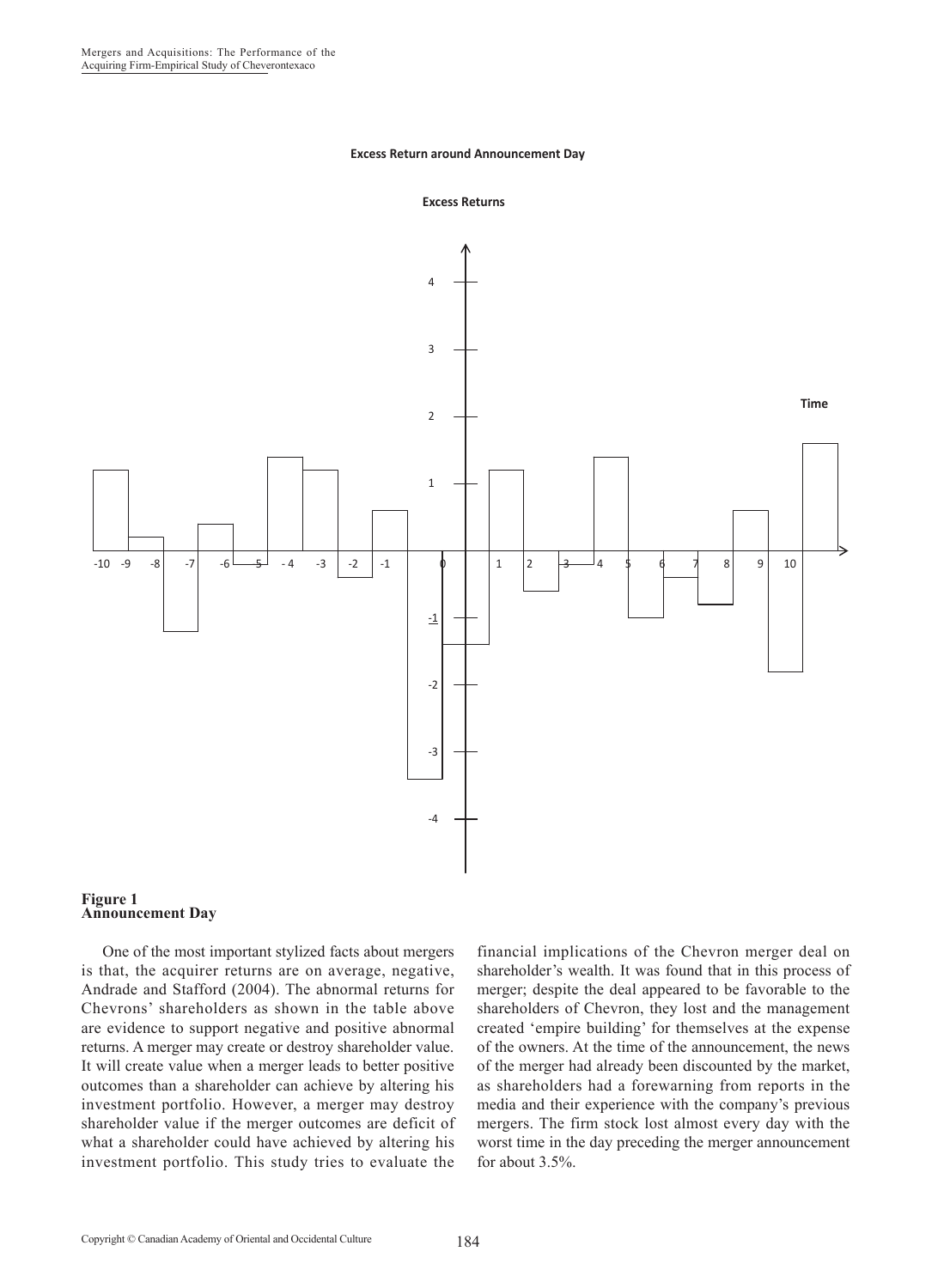

### **4.1.2 Cumulative Abnormal Returns (Cer)**



Exhibit 2 presents the CER (cumulative excess returns) of Chevron accumulated according to the event study for the period  $(-10 \text{ to } +10)$ , thus, from 10 days before the merger to 10 days after the merger. From the table it is clear that the entire time window is displaying negative CERs for Chevron with the mean of approximately 0.9%. In relative terms, the CER declined during the 10 days prior to the merger by 0.11% and fell again by 2.54%  $(t=+10)$  from the date of merger through the next 10 days.

On the date of announcement of merger  $(t=0)$ , Chevron had experienced a total of 1.74% negative returns reflecting that the shareholders expected benefits from the merger is turned the other way run. This high negative return supports the fact that the shareholders were not satisfied by the swap ratio declared by their management. Further, there was uncertainty about the rights of Texaco shareholders in the merged entity. If CER is considered after excluding the day before and announcement days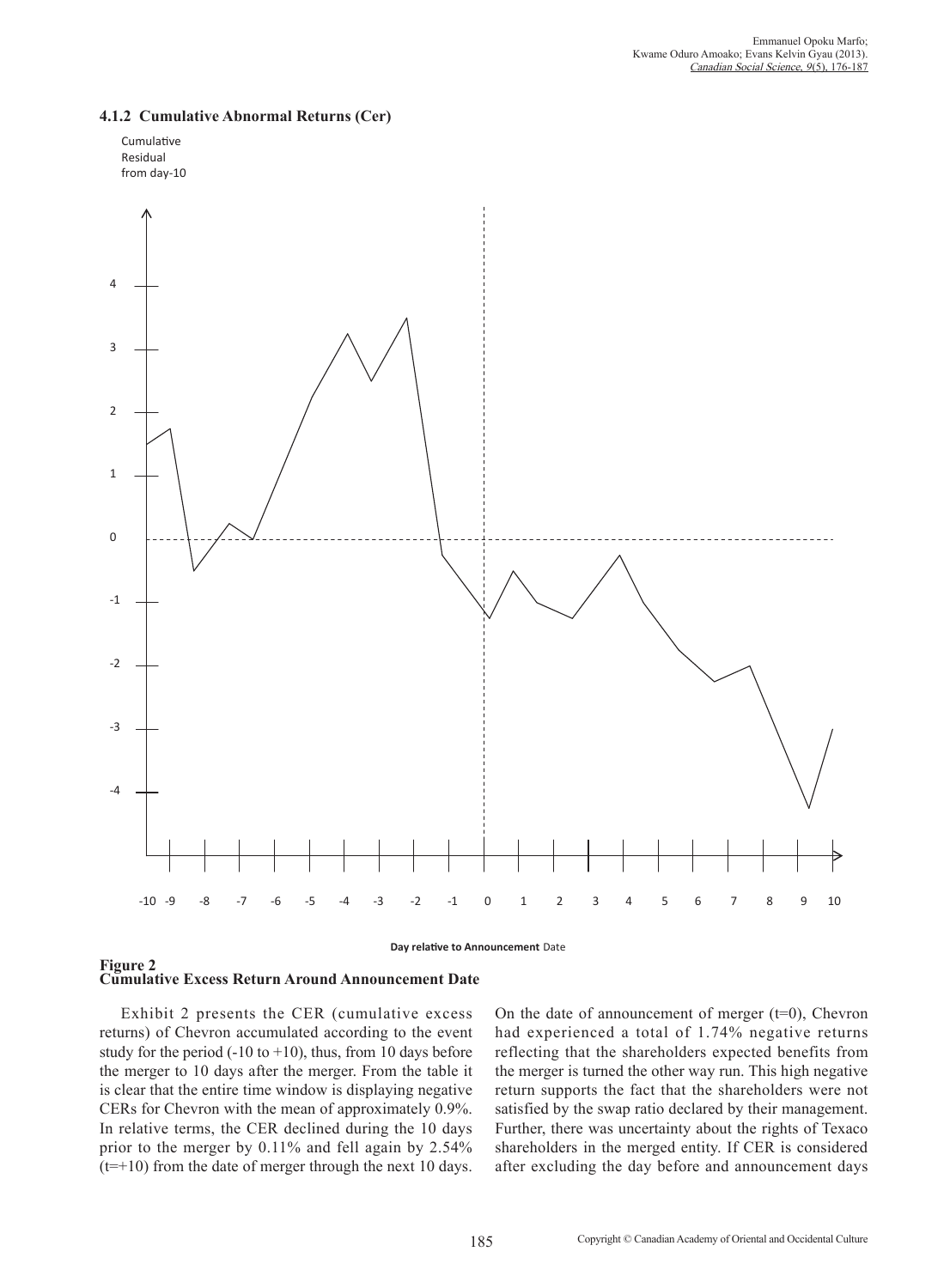return, it is found that CER for the period (-20 to -1) rises by 3.4% and then there is additional increase by 1.07% during the +1 days after the merger. Thus, on ignoring 0 day and -1 Day, CER, it is found that CER stays at positive for chevron shareholders during 10 days prior to and the following day after the announcement of merger deal. It can be argued that there is less information available on the target company and hence the market reaction to the announcement will be slower. However, in an efficient market the expectation formed at the time of the announcement should still be unbiased. Overall, it can be concluded that the period under review supports the theories that postulate negative returns to the Chevron shareholders. Asim.M and Goel. R (2006).

### **4.2 Analysis of Financial Indicators**

Shares in ChevronTexaco also slipped \$2.04 (2.7%) lower to \$72.34. Despite these ChevronTexaco claims that the merger synergies are on track toward savings target of \$2.2 billion annually before-tax. Having got the indicators for the ratios in the methodology, the calculations are summarised in the table below:

**Table 2 Pre and Post Merger Performance Ratios of**  *Chevrontexaco*

| <b>Financial ratio</b>  | Pre-merger<br>As at June 30, 2001 | Post-merger<br>As at June 30, 2002 |
|-------------------------|-----------------------------------|------------------------------------|
| Return on Assets        | $6.06\%$                          | 1.46%                              |
| Return of Equity        | 12.99%                            | $3.22\%$                           |
| Earnings Per Share      | 2.350                             | 0.390                              |
| <b>Efficiency Ratio</b> | 71.71%                            | 74.51%                             |
| Price to Book Ratio     | 2.9                               | 2.44                               |
| Price Earning Ratio     | 181.11                            | 156.39                             |
| Net Profit Margin       | 28.69%                            | 23.54%                             |

The ratios calculated and shown in the table above for the year 2002, a year after the merger show ChevronTexaco's performance being nowhere near the performances of the two firms combined before the merger. However, this should not be the yardstick to rule out any better results in the future as the merger was still in its embryonic stage and such investments take some considerable amount of time to bear fruits. The claim by ChevronTexaco that the merger synergies are on track toward savings target of \$2.2 billion annually before-tax by early 2003 gives considerable hope for the future. If not for the Dynegy losses and other charges, ChevronTexaco would have made \$US1.23 billion, or \$US1.16 per share and though that figure still falls well below the consensus earnings estimate of \$US1.37 among analysts polled by Thomson First Call, a better assessment of the performance of the merger could be made in about three years after the merger when the synergies begin to yield significant cost-savings and other effects such as fast access to new technologies or new markets, risk diversification, tax advantages, benefiting from economies of scale in research and/or production, etc.

One major reason for the first year gloomy picture of the merger results of ChevronTexaco depicted by the calculated ratios is the use of net income in the calculation of most of the ratios. The fall in net income by 81 per cent in the second quarter as a result of investment losses in troubled energy trader Dynegy Inc. (\$631 million losses) and lower petrol prices had a negative effect on inputs into the calculation of the ratios and as such the results.

Lower prices of energy hurt most of the oil industry in the second quarter of 2002. Unocal, Phillips Petroleum and Conoco all showed sharply weaker profits. ExxonMobil, the world's largest publicly traded oil company also saw a significant drop in its second quarter results.

# **CONCLUSION**

One of the most often asked questions in the mergers and acquisition literature is why? Why do companies merge with and acquire other companies? From a strictly financial perspective, managers who make these investment decisions are meant to be undertaking wealth maximizing activity. However, the finance literature is replete with evidence that this activity only increases the wealth of the target shareholders. So what is in it for the acquiring firm? Why do the managers of these firms persist in this activity when it is not profitable?

Thus, critics again are challenging the sensibility of mergers and acquisitions: "Is bigger better?" they ask. They claim that mergers often have not provided the competitive edge that acquirers seek, and as such many of them have not been good for the shareholders of acquiring firms either. While stocks have certainly gone up in general, shareholders of many acquiring companies have been disappointed relative to the shareholders of peer institutions. Most of these deals have had the potential to perform well for shareholders, as well as for customers, but have failed in the implementation. Thus, with the right management and policies in place ChevronTexaco could be on course to achieve the twin merger objectives of having a much broader mix of quality assets, skills and technology to allow for significant cost reductions, and secondly, to be more competitive in the industry by being bigger. The stock, yielding 3.1%, provides an excellent growth-and-income play on a sector poised to benefit from an uptick in economic activity.